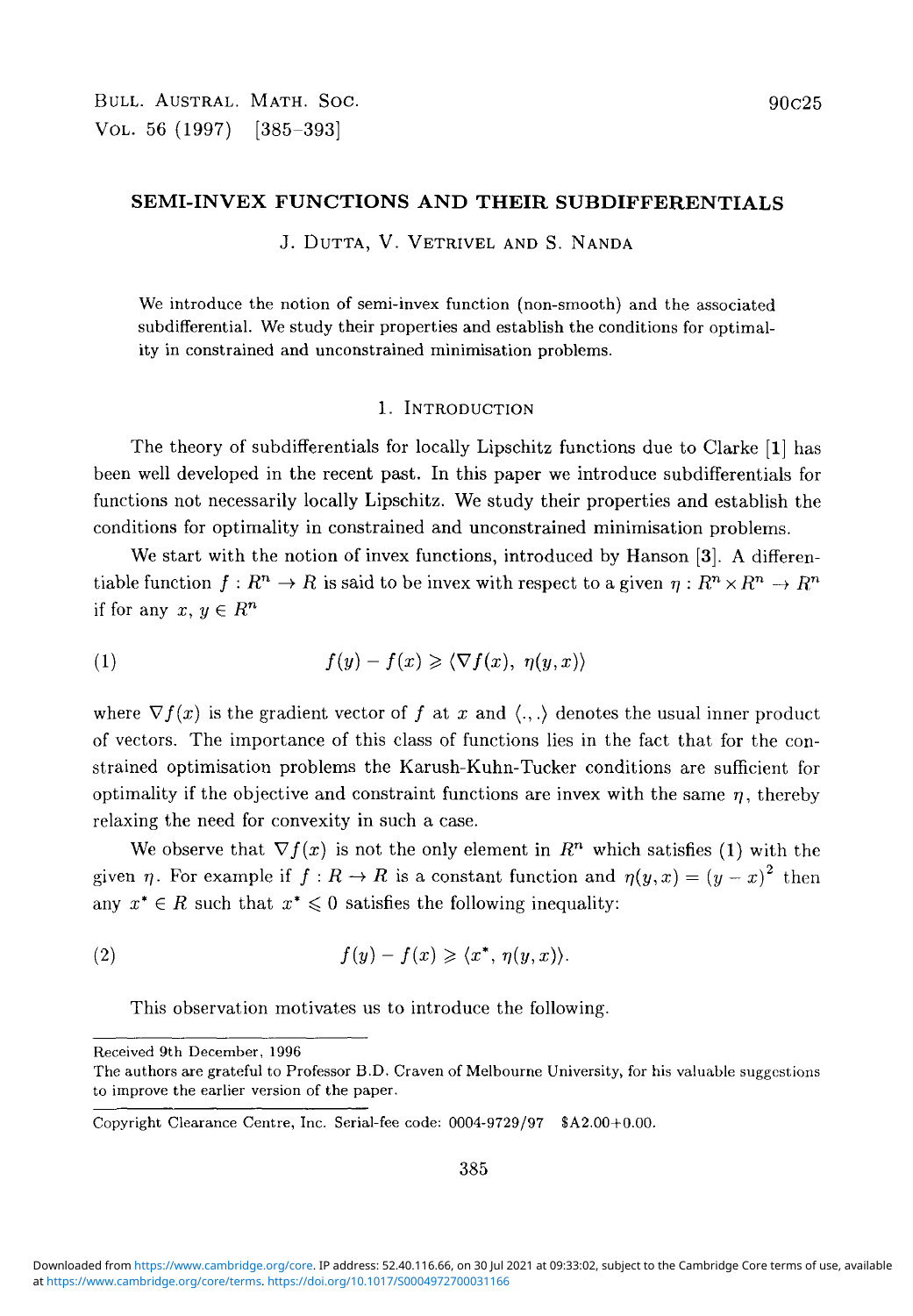DEFINITION 1.1: A function  $f: R^n \to R$  is said to be *semi-invex* at  $x \in R^n$  with respect to a given  $\eta: R^n \times R^n \to R^n$  if for all  $y \in R^n$  there exists  $\xi \in R^n$  such that

(3) 
$$
f(y) - f(x) \geqslant \langle \xi, \eta(y, x) \rangle.
$$

We call such  $\xi$ , an  $\eta$ -subgradient of  $f$  at  $x$  and the set

(4) 
$$
\partial^{\eta} f(x) = \{ \xi \in R^n : f(y) - f(x) \geq \langle \xi, \eta(y, x) \rangle \text{ for all } y \in R^n \}
$$

the  $\eta$ -subdifferential of f at x. Therefore a function is semi-invex at a given point if it has a non-empty  $\eta$ -differential at that point. The function f is said to be semi-invex if it is semi-invex at each  $x \in R^n$ . We note that the set  $\partial^n f(x)$  is not necessarily singleton even if  $f$  is differentiable and that it coincides with the subdifferential of convex analysis [7] when f is a convex function and  $\eta(y, x) = y - x$ . Clearly the class of semi-invex functions includes the invex functions.

It is interesting to note that if  $f : R^n \to R$  is semi-invex at  $x \in R^n$  with respect to  $\eta: R^n \times R^n \to R^n$  and  $\psi: R \to R$  is a strictly increasing convex function, then  $\psi \circ f$ is semi-invex at  $x \in R^n$  with the same  $\eta$ . Yang and Craven [8] have also introduced the notion of  $\eta$ -subgradient and  $\eta$ -subdifferential for locally Lipschitz functions and established necessary conditions for optimality of constrained non-smooth programs involving the  $\eta$ -subdifferential.

EXAMPLE 1.1. Consider the function  $f : R \to R$  defined by  $f(x) = - |x|$ . *f* is clearly semi-invex at  $x = 0$  with  $\eta(y, x) = -(|y| + |x|)$ . Here  $\partial^n f(0) = (+1, \infty)$ . We note that Clarke's subdifferential [1] at 0 is  $[-1,+1]$  and this shows that in general the two subdifferentials are different.

Though Yang and Craven  $[8]$  have defined the  $\eta$ -subdifferential for locally Lipschitz functions, the following example which is essentially due to Yang and Craven [8] shows that a function can have a non-empty  $\eta$ -subdifferential at a point where it is not locally Lipschitz.

EXAMPLE 1.2. Let  $f : R \to R$  and  $\eta(x, y)$  be as follows:

$$
f(x) = \begin{cases} 0 & \text{: } x \leq 0 \\ \frac{1}{x} & \text{: } x > 0 \end{cases}
$$

$$
\eta(x, y) = \begin{cases} y - x & \text{: } x > 0 \\ x - y & \text{: } x < 0 \\ 0 & \text{: } x = 0 \end{cases}
$$

The function f is not locally Lipschitz at  $x = 0$  since it is discontinuous there but still we have  $\partial^n f(0) = \{v : v \ge 0\}$ . Thus one can compute *n*-subdifferentials for The function / is not locally Lipschitz at *x =* 0 since it is discontinuous there but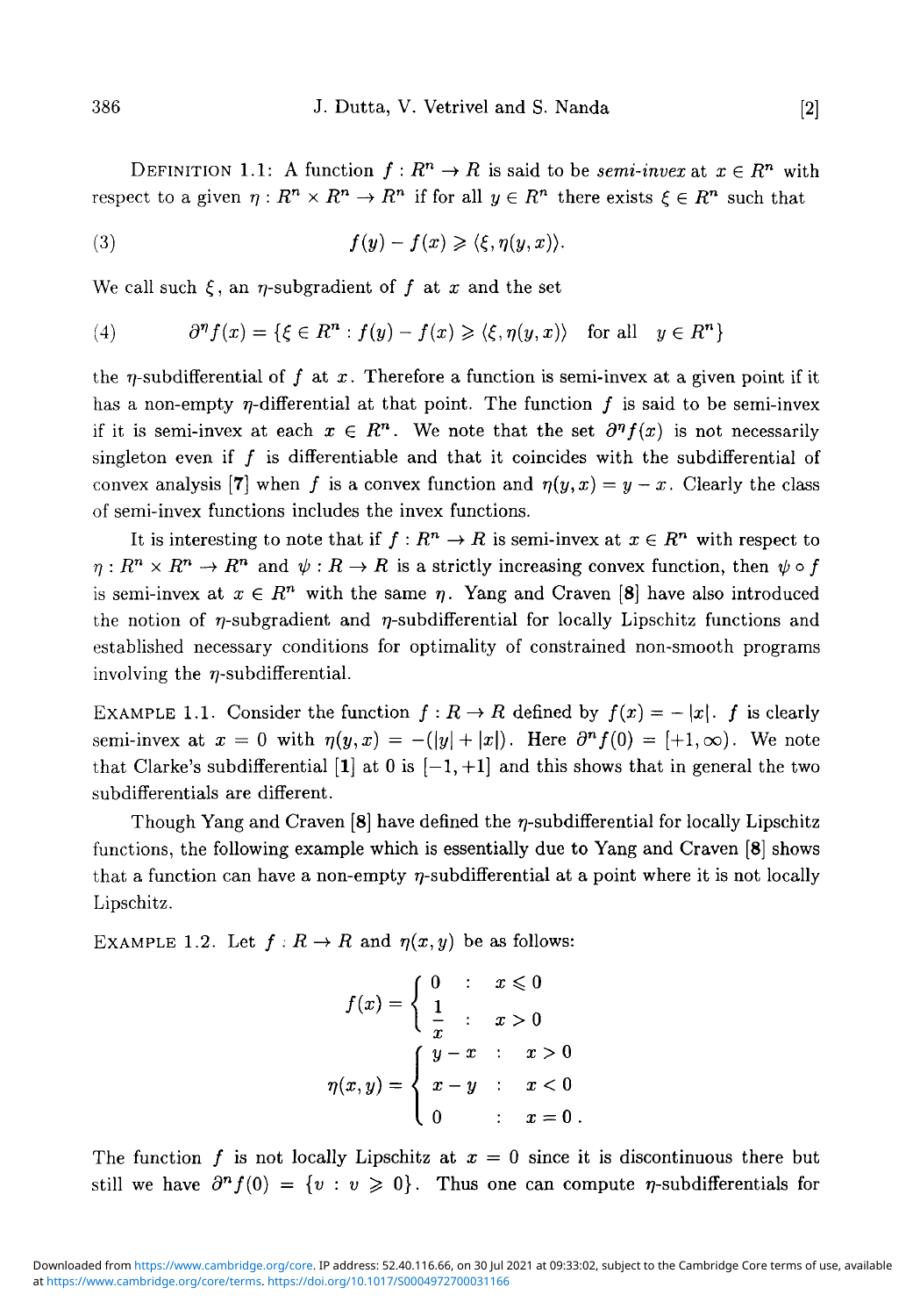[3] Semi-invex functions 387

functions which are not locally Lipschitz. Yang and Craven [8] also showed that for a class of locally Lipschitz functions called generalised invex introduced by Craven [2] the  $\eta$ -subdifferential remains non-empty. Let us recall that a function  $f: R^n \to R$  is called generalised invex at  $x \in R^n$  for a given  $\eta$ , if it is locally Lipschitz and satisfies

(5) 
$$
f(y) - f(x) \geqslant \langle \xi, \eta(y, x) \rangle
$$

for all  $\xi \in \partial f(x)$  and  $x \in R^n$ , where  $\partial f(x)$  denotes the Clarke subdifferential at  $x \in R^n$ . (See Clarke [1].)

Further, Yang and Craven [8] have defined the  $\eta$ -generalised directional derivative  $f_n^{\circ}(x,h)$  of f at x in the direction h as the support function of the  $\eta$ -subdifferential when it is non-empty. More precisely

(6) 
$$
f_{\eta}^{\circ}(x,h) = \sup \{ \langle v, h \rangle : v \in \partial^{\eta} f(x) \}
$$

if  $\partial^{\eta} f(x) \neq \emptyset$ . If  $\partial^{\eta} f(x) = \emptyset$  then we write  $f_{\eta}^{\circ}(x,h) = -\infty$ . If  $v \in \partial^{\eta} f(x)$ , then  $f_{\eta}^{\circ}(x, h) \geq \langle v, h \rangle$  for all  $x \in R^{n}$ . The converse problem remains open.

## 2. PROPERTIES OF  $\eta$ -SUBDIFFERENTIALS

The proof of the following proposition is straightforward and hence omitted.

PROPOSITION 2.1. If  $f: R^n \to R$  is semi-invex with  $\eta: R^n \times R^n \to R^n$  then  $\partial^n f(x)$  is a non-empty, closed and convex subset of  $R^n$ .

We note that  $\partial^n f(x)$  is not compact in general. See Example 1.1. However we have

PROPOSITION 2.2. Let  $f: R^n \to R$  be semi-invex with  $\eta: R^n \times R^n \to R^n$ *such that*  $\eta$  *is an open map and*  $\eta(x,x) = 0$  *for all*  $x \in R^n$ *. Let*  $x_0 \in R^n$ *. If there exists* a *neighbourhood U of XQ, such that*

$$
(7) \t\t\t |f(y) - f(x)| \leqslant K \|\eta(y, x)\|
$$

where  $K > 0$ , then  $\partial^n f(x)$  is compact.

PROOF: If  $x \in U$  and  $\xi \in \partial^n f(x)$ , then for all  $y \in U$ 

(8) 
$$
\langle \xi, \eta(y,x) \rangle \leqslant f(y) - f(x) \leqslant K \|\eta(y,x)\|.
$$

Since  $\eta(x, x) = 0$  and  $\eta$  is an open map, the map  $y \to \eta(y, x)$  maps U onto an open neighbourhood *V* of the origin. Thus at each  $x \in U$  and  $\xi \in \partial^n f(x)$ 

$$
\langle \xi, z \rangle \leqslant K \, \|z\|
$$

holds for all  $z \in B(0, \varepsilon) \subseteq V$ , where  $B(0, \varepsilon)$  denotes the open ball centred at 0 with radius  $\varepsilon$ . Hence it follows that

$$
|\langle \xi, z \rangle| \leqslant K \|z\|
$$

which implies that  $\|\xi\| \leqslant K$ . Thus the map  $x \to \partial^n f(x)$  is locally bounded at  $x_0$  and hence  $\partial^n f(x_0)$  is compact.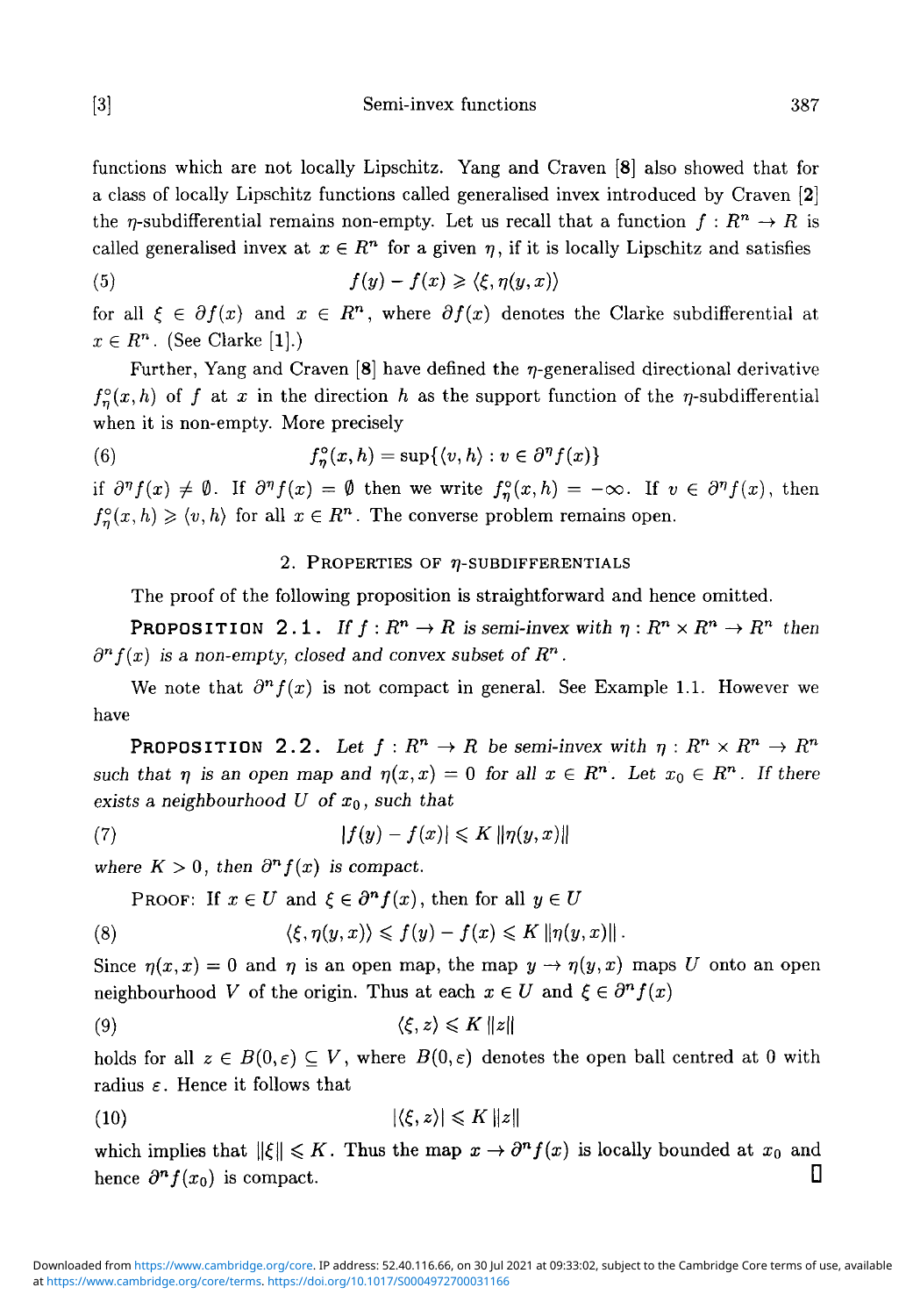REMARK. If f is semi-invex with an arbitrary  $\eta$  such that  $f_{\eta}^{\circ}(x, h)$  is finite for all h, then it is easy to see that  $\partial^n f(x)$  is compact if and only if

(11) 
$$
f_{\eta}^{\circ}(x, h) \leqslant K ||h|| \quad \text{for all} \quad h \in R^{n}
$$

for some  $K > 0$ . The following example due to Yang and Craven [8] illustrates the above results.

EXAMPLE 2.1. Let  $f: R \to R$  and  $\eta$  be as follows

$$
f(x) = \begin{cases} \frac{1}{2}x & \text{: } x \geq 0 \\ x & \text{: } x < 0 \end{cases}
$$

$$
\eta(x, y) = \begin{cases} \frac{1}{2}(x - y) & \text{: } x \geq 0 \\ x - y & \text{: } x < 0 \end{cases}
$$

Here f and  $\eta$  satisfy the hypothesis of the above Proposition and also (11) at  $x = 0$ and  $\partial^n f(x) = \{1\}.$ 

PROPOSITION 2.3. If  $f: R^n \to R$  and  $g: R^n \to R$  are semi-invex with the *same*  $\eta$  *so is*  $f + g$  *and for each*  $x \in R^n$ ,

(12) 
$$
\partial^n f(x) + \partial^n g(x) \subseteq \partial^n (f+g)(x).
$$

The proof is straight forward. We note that equality does not hold in general.

EXAMPLE 2.2. Let  $f: R \to R$  and  $g: R \to R$  be defined by

$$
f(x) = \begin{cases} 0 & \colon & x \leq 0 \\ x & \colon & x \geq 0 \end{cases} \qquad g(x) = \begin{cases} 0 & \colon & x \leq 0 \\ -x & \colon & x \geq 0 \end{cases}.
$$

These functions are semi-invex with  $\eta(y,x) = |y-x|$ , and  $\partial^n f(0) + \partial^n g(0)$  $= \{x : x \leq -1\}$  and  $\partial^n(f + g)(0) = \{x : x \leq 0\}.$ 

We now recall that a function  $f: R^n \to R$  is pre-invex with respect to a given  $\eta: R^n \times R^n \to R^n$  if for all  $x, y \in R^n$ ,

(13) 
$$
f(x + \lambda \eta(y, x)) \leq \lambda f(y) + (1 - \lambda)f(x)
$$

where  $\lambda \in (0,1)$ . Pini [5] showed that if f is differentiable pre-invex, then it is invex. Recently Mohan and Neogi [4] have shown that the converse holds provided  $\eta$  satisfies the following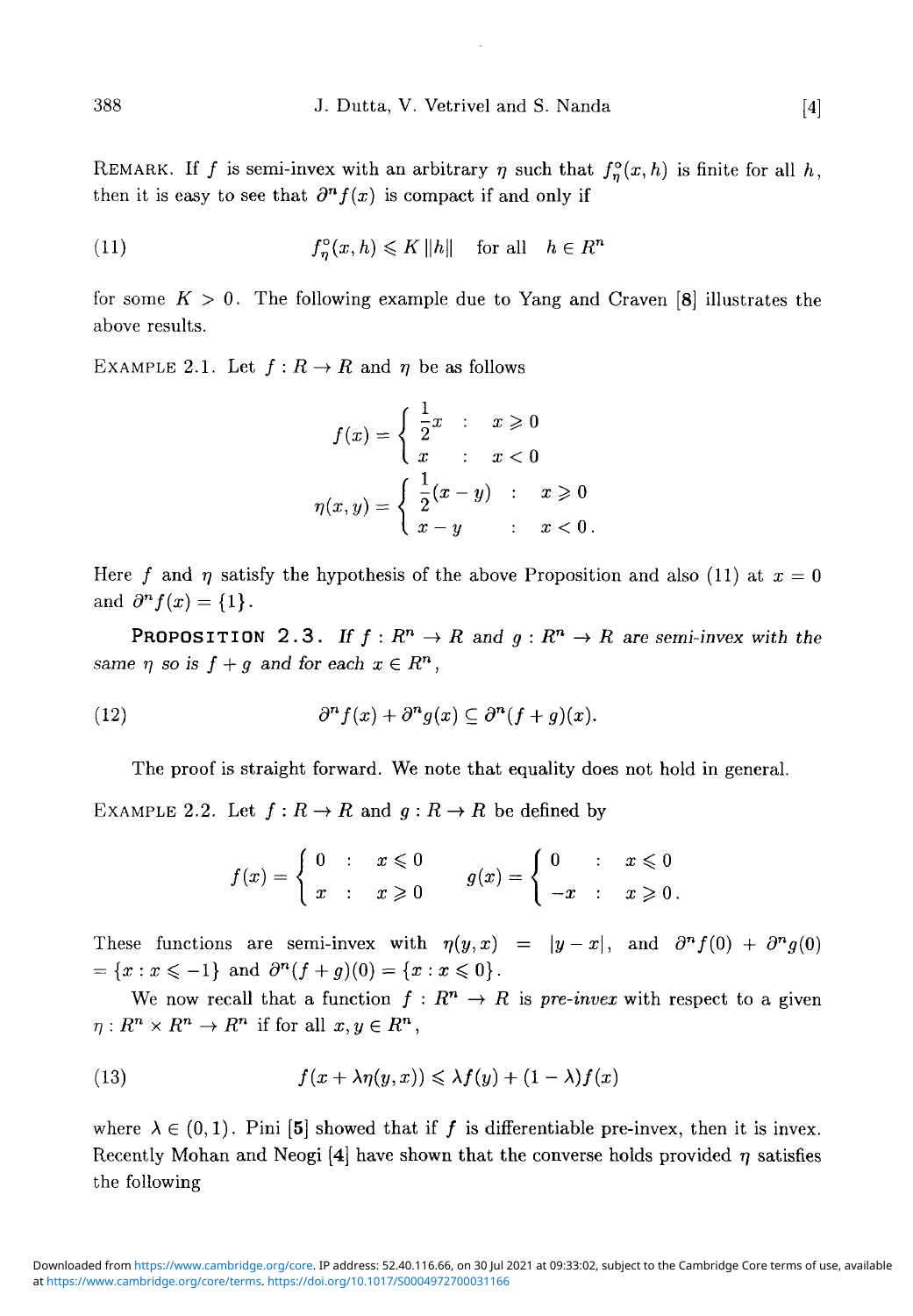[5] Semi-invex functions 389

CONDITION C. A function  $\eta: R^n \times R^n \to R^n$  is said to satisfy Condition C if for any  $x, y \in R^n$  and  $\lambda \in [0,1]$ 

(i) 
$$
\eta(x, x + \lambda \eta(y, x)) = -\lambda \eta(y, x).
$$

(ii) 
$$
\eta(y, x + \lambda \eta(y, x)) = (1 - \lambda) \eta(y, x).
$$

Mohan and Neogi [4] have also showed that Condition C holds also for *n* other than the trivial  $\eta(y, x) = y - x$ .

PROPOSITION 2.4. If  $f: R^n \to R$  is semi-invex with a given  $\eta$  satisfying *Condition C, then f is pre-invex with the same*  $\eta$ *.* 

PROOF: Since f is semi-invex, there exists  $\xi \in R^n$  such that for all  $\lambda \in (0,1)$ 

$$
f(y) \geq f(x + \lambda \eta(y, x)) + \langle \xi, \eta(y, x + \lambda n(y, x)) \rangle
$$
  

$$
f(x) \geq f(x + \lambda \eta(y, x)) + \langle \xi, \eta(x, x + \lambda \eta(y, x)) \rangle.
$$

By noting the fact that  $\eta$  satisfies Condition C, we have

(14) 
$$
f(y) \geqslant f(x + \lambda \eta(y,x)) + (1 - \lambda) \langle \xi, \eta(y,x) \rangle
$$

(15) 
$$
f(x) \geqslant f(x + \lambda \eta(y,x)) - \lambda \langle \xi, \eta(y,x) \rangle.
$$

By multiplying both sides of (14) and (15) by  $\lambda$  and  $(1 - \lambda)$  and then adding we get

(16) 
$$
f(x + \lambda \eta(y,x)) \leq \lambda f(y) + (1 - \lambda)f(x).
$$

Now the natural question is: 'Under what conditions will a pre-invex function be semi-invex?' This remains open.

It is interesting to note that even if  $f : R^n \to R$  is a differentiable semi-invex function the gradient need not belong to the  $\eta$ -subdifferential. The following example illustrates this fact.

EXAMPLE 2.3. Consider  $f : R \to R$  defined by  $f(x) = x^2$ . This function is a semiinvex function with respect to  $\eta(y,x) = x^2$  for all  $y \in R$ , since  $-1 \in \partial^n f(x)$  for any  $x \in R$ . Here  $2 \notin \partial^n f(1)$ .

We shall now present a sufficient condition for an element of  $R^n$  to be an element of the  $n$ -subdifferential of a differentiable semi-invex function. For this we need the following definition due to Yang and Craven [8].

DEFINITION 2.1: Let  $S \subseteq R^n$  and  $\eta : R^n \times R^n \to R^n$ . The  $\eta$ -normal cone  $N_S^{\eta}(x)$ at  $x \in S$  is defined as

(17) 
$$
N_S^{\eta}(x) = \{\xi \in R^n : \langle \xi, \eta(y, x) \rangle \leq 0 \text{ for all } y \in S\}.
$$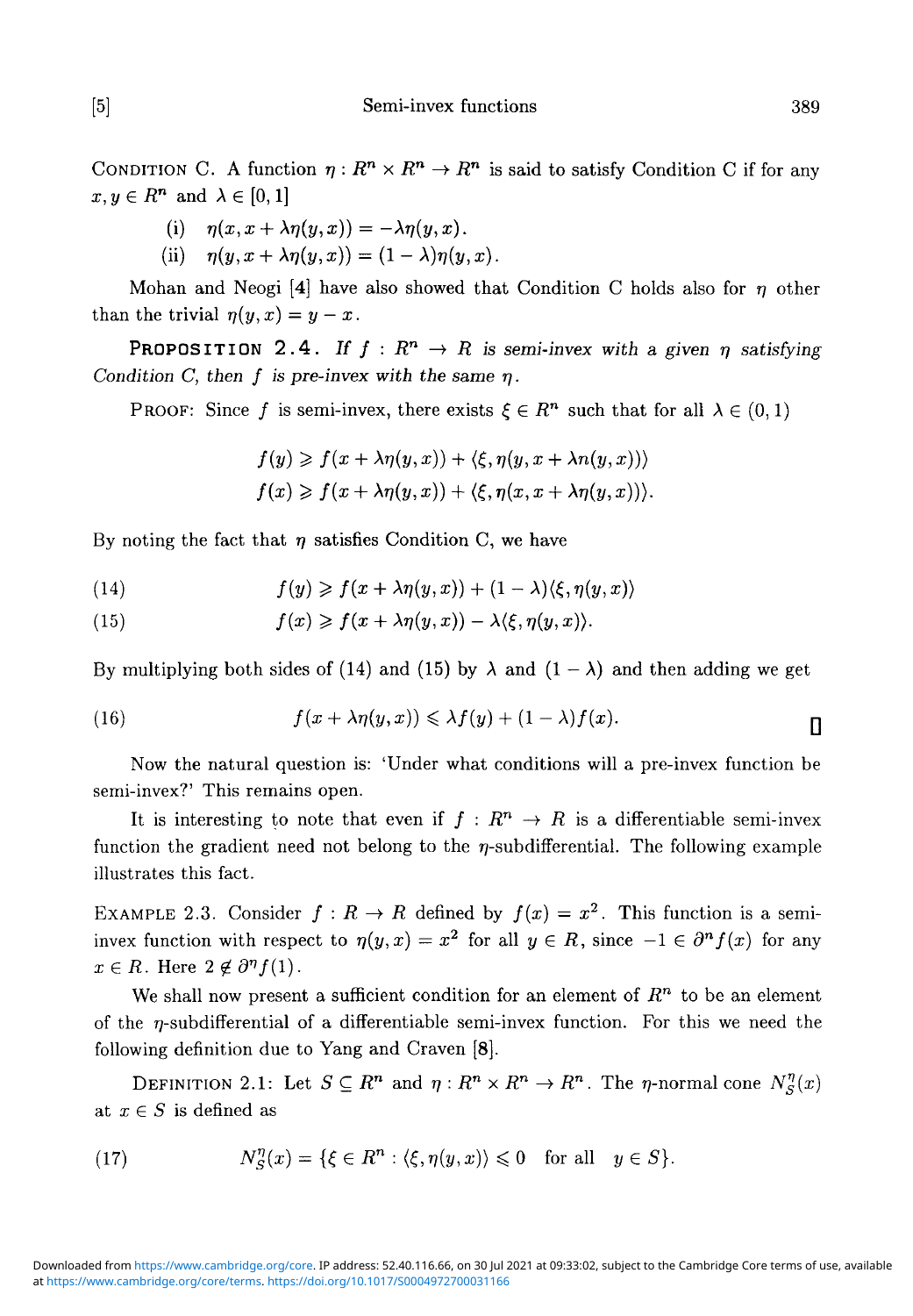REMARK. It is clear that  $0 \in N_S^{\eta}(x)$ . If  $S=R^n$  the  $\eta$ -normal cone need not be a singleton set containing the zero element alone, unlike the usual normal cone in convex analysis. For example, if  $S = R$  and  $\eta(y, x) = (y - x)^2$ , then  $N_S^{\eta}(x) = \{\xi \in R : \xi \leq 0\}$ .

PROPOSITION 2.5. Let  $f: R^n \to R$  be a differentiable semi-invex function with  $\eta$  satisfying Condition C. Let  $\xi \in R^n$ . If

(18) 
$$
\xi - \nabla f(x) \in N_{R^n}^{\eta}(x)
$$

*then*  $\xi \in \partial^n f(x)$ .

PROOF: Let  $\xi - \nabla f(x) \in N_{R}^{\eta}(x)$ . Then

$$
\langle \xi - \nabla f(x), \eta(y, x) \rangle \leq 0 \quad \text{for all} \quad y \in R^n.
$$

That is,

$$
\langle \nabla f(x), \eta(y,x) \rangle \geqslant \langle \xi, \eta(y,x) \rangle.
$$

Now from the Taylor's theorem we have

$$
f(x + \lambda \eta(y,x)) = f(x) + \langle \nabla f(x), \ \lambda \eta(y,x) \rangle + o(\|\lambda \eta(y,x)\|).
$$

By the above inequality,

$$
f(x + \lambda \eta(y, x)) \geqslant f(x) + \langle \xi, \lambda \eta(y, x) \rangle + o(\lambda || \eta(y, x) ||).
$$

Since f is semi-invex with  $\eta$  satisfying Condition C, by Proposition 2.4 we know that f is pre-invex with the same  $\eta$ . Hence we have

$$
\lambda f(y) + (1 - \lambda) f(x) \geqslant f(x) + \lambda \langle \xi, \eta(y, x) \rangle + o(\lambda || \eta(y, x) ||).
$$

Dividing by  $\lambda$  and letting  $\lambda \to 0^+$ , we get

$$
f(y)-f(x)\geqslant \langle \xi,\eta(y,x)\rangle.
$$

Since *y* is arbitrary,  $\xi \in \partial^n f(x)$ .  $f(x)$ .

REMARK. Note that by the above theorem  $\nabla f(x) \in \partial^n f(x)$ , since  $\nabla f(x) - \nabla f(x) =$  $0 \in N_{R}^n(x)$ . Hence every differentiable semi-invex function with  $\eta$  satisfying Condition C is invex.

ASSUMPTION A. (Yang and Craven [8].) A locally Lipschitz function  $f: R^n \to R$  is said to satisfy Assumption A at  $x_0 \in R^n$  if it is semi-invex at  $x_0$  and the following holds:

(19) 
$$
\limsup_{t \to 0+} \frac{f(x_0 + th) - f(x_0)}{t} \leq f_{\eta}^{\circ}(x_o, h).
$$

**PROPOSITION** 2.6. Let  $f: R^n \to R$  be a locally Lipschitz, semi-invex function with  $\eta$  satisfying Condition C. Let  $x_0 \in R^n$  be such that equality holds in (19). Then *f satisfies the generalised invex condition of Yang and Craven* [8], at *XQ, that is,*

(20) 
$$
f(x) - f(x_0) \geqslant f_{\eta}^{\circ}(x, \eta(x, x_0)) \text{ for all } x \in R^n.
$$

The proof follows easily from Proposition 2.4.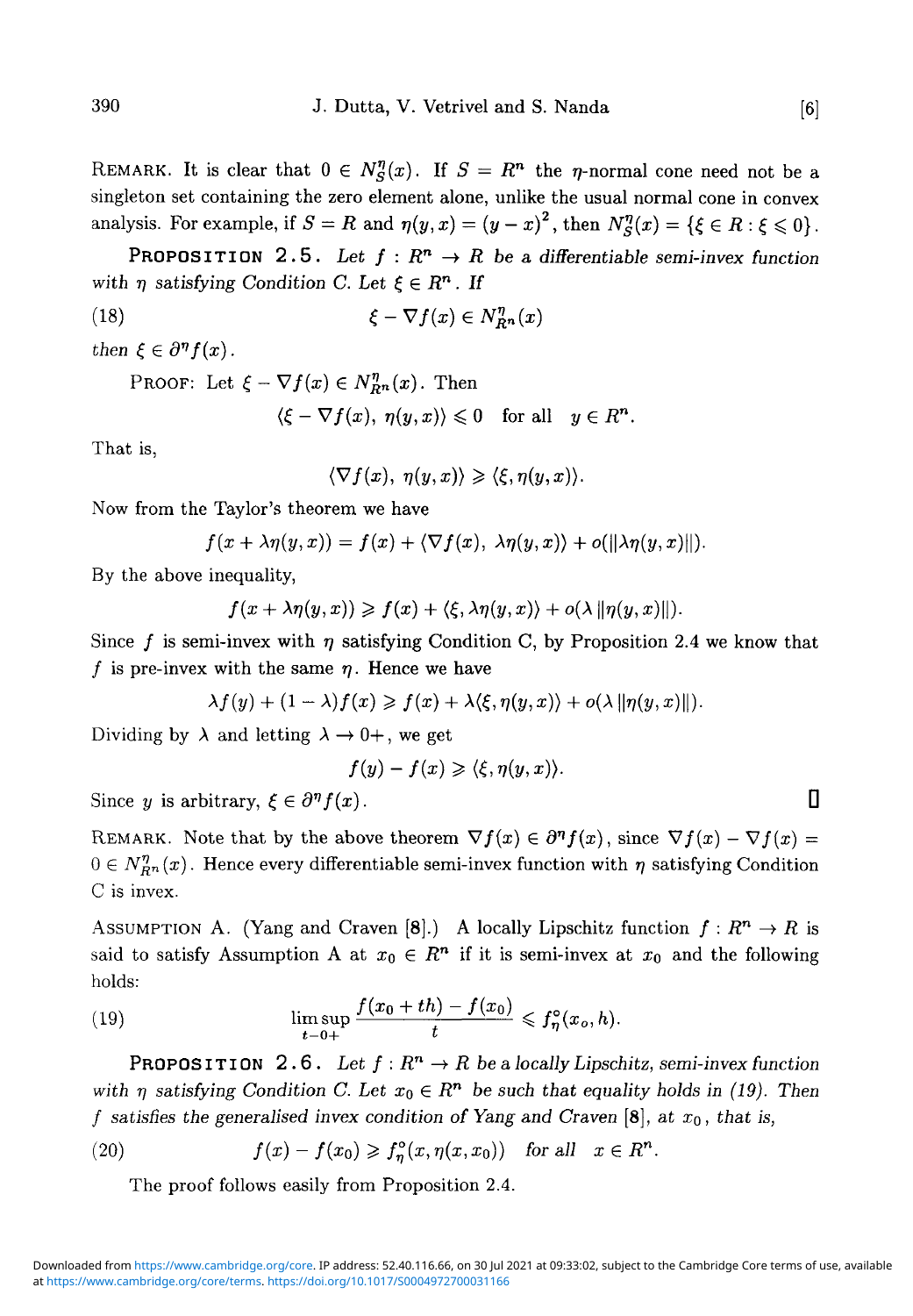## [7] Semi-invex functions 391

# 3. OPTIMISATION WITH SEMI-INVEX FUNCTIONS

If  $f: R^n \to R$  is semi-invex at  $x_0$ , a global minimum of f, then  $0 \in \partial^n f(x_0)$  is both a necessary and a sufficient condition for optimality. But if  $x_0$  is a local minimum, then it is not necessary that  $0 \in \partial^n f(x_0)$ . The following example illustrates this fact.

EXAMPLE 3.1. Let  $f: R \to R$  be defined as follows:

$$
f(x) = \begin{cases} -\frac{1}{2} & \text{if } x < x < \frac{1}{2} \\ x & \text{if } x < \frac{1}{2} \le x < \frac{1}{2} \\ 1 - x & \text{if } \frac{1}{2} \le x \le 1 \\ x - 1 & \text{if } 1 \le x < \infty \end{cases}
$$

and  $\eta$  be given as follows:

$$
\eta(y,x) = \begin{cases} y+x & : \quad y \geqslant -\frac{1}{2} \\ 1 & : \quad y < -\frac{1}{2} \end{cases}
$$

Note that  $x = 1$  is a local minimum of f and  $\partial^{\eta} f(1) = \{v : v \leq -1/2\}$ . Now we shall show that under certain assumptions the condition that  $0 \in \partial^n f(x)$  where x is a local minimum of  $f$  becomes necessary.

Penot [4] has introduced the notion of a lower subdifferential  $\partial_l f(x)$  for a function  $f: R^n \to R$  at x as follows:

(21) 
$$
\partial_l f(x) = \{ \xi \in R^n : f'(x, v) \geq \langle \xi, v \rangle \text{ for all } v \in R^n \}
$$

where  $f'(x,v) = \lim_{\lambda \to 0+} (f(x + \lambda v) - f(x))/\lambda$  which is assumed to exist.

If  $x \in R^n$  is a local minimum then  $f'(x, v) \geq 0$  for all  $v \in R^n$  and hence the condition that  $0 \in \partial_l f(x)$  turns out to be a necessary condition for a local minimum. We further note that when f is convex,  $\partial_t f(x)$  coincides with the subdifferential of convex analysis [6]. Following Penot, we now introduce the lower  $\eta$ -subdifferential of f with respect to a given  $\eta$  as follows:

(22) 
$$
\partial_l^{\eta} f(x) = \{ \xi \in R^n : f'(x, \eta(y, x)) \geq \langle \xi, \eta(y, x) \rangle \text{ for all } y \in R^n \}.
$$

By definition, if x is a local minimum of f, then  $0 \in \partial_l^{\eta} f(x)$ . Thus at a local minimum  $\partial_l^{\eta} f(x) \neq \emptyset$ .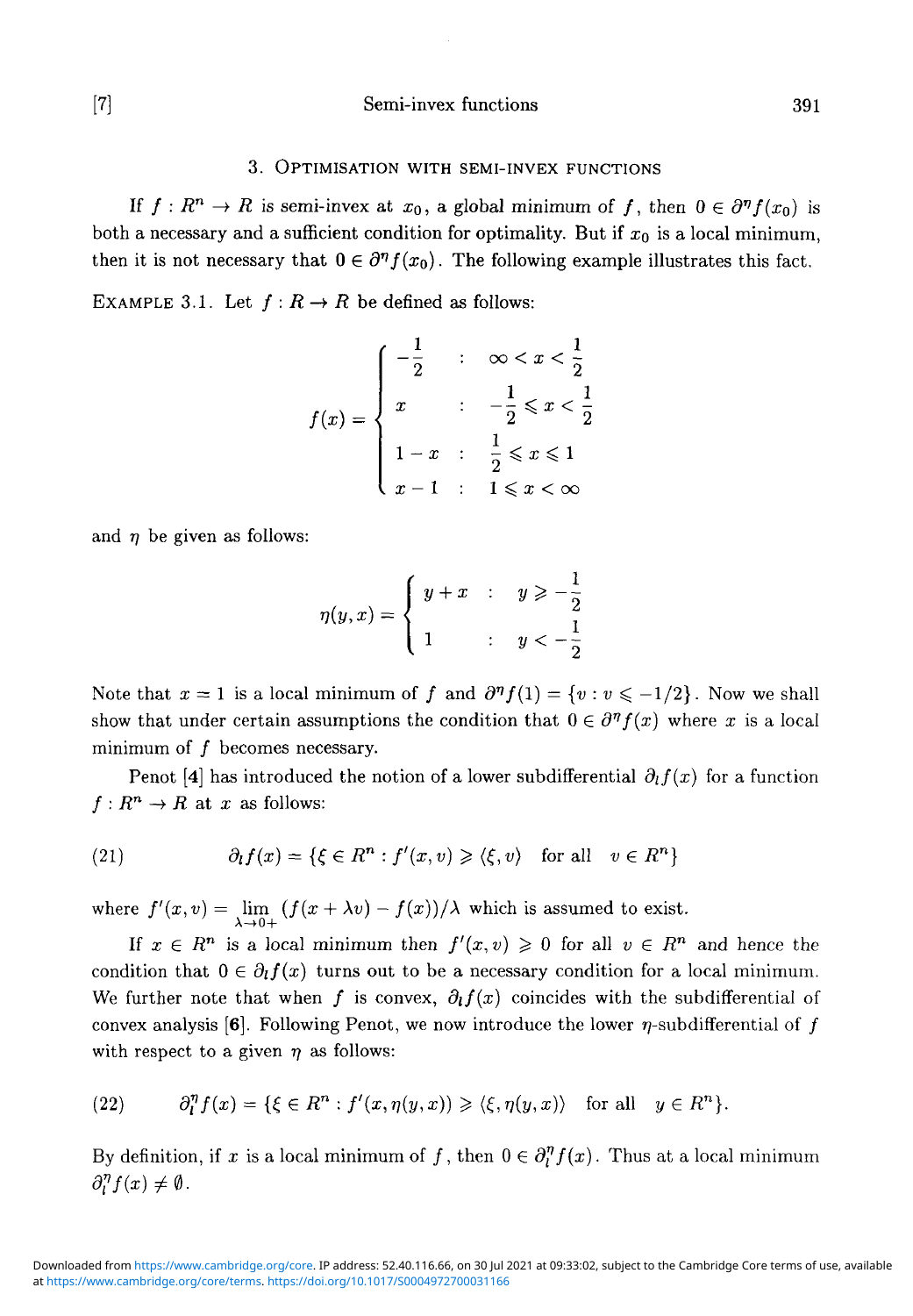**THEOREM** 3.1. Let  $f: R^n \to R$  be a semi-invex function with respect to a *given*  $\eta$  satisfying Condition C. Let  $x_0 \in R^n$  be a local minimum of f. Suppose that  $f'(x_0, \eta(y, x_0))$  exists for all  $y \in R^n$ . Then  $0 \in \partial^n f(x_0)$ .

PROOF: Since  $x_0$  is a local minimum,  $0 \in \partial_l^n f(x)$ . It is enough to show that  $\partial_{\eta}^{\eta} f(x_0) \subseteq \partial^{\eta} f(x_0)$ . By Proposition 2.4, f is pre-invex with the same  $\eta$ . Hence for all  $\lambda \in (0,1)$ 

$$
f(x_0 + \lambda \eta(x, x_0)) \leq \lambda f(x) + (1 - \lambda) f(x_0)
$$

$$
\frac{f(x_0 + \lambda \eta(x, x_0)) - f(x_0)}{\lambda} \leq f(x) - f(x_0).
$$

Letting  $\lambda \rightarrow 0^+$ , we have

$$
f'(x_0, \eta(x, x_0)) \leq f(x) - f(x_0).
$$

If  $\xi \in \partial_l^n f(x_0)$ , it follows that

$$
f(x) - f(x_0) \geqslant \langle \xi, \eta(x, x_o) \rangle
$$

which implies that  $\xi \in \partial^n f(x_0)$  and hence  $\partial_l^n(x_0) \subseteq \partial^n f(x_0)$ .

We note that if  $f : R^n \to R$  is a locally Lipschitz function which is semi-invex at a local minimum  $x_0 \in R^n$  and if Assumption A is satisfied at  $x_0$  then  $f_n^{\circ}(x_0, h) \geq 0$ for all  $h \in R^n$ .

We next consider the following constrained minimisation problem (P).

Minimise  $f(x)$  subject to  $g_i(x) \leq 0$ ,  $i = 1, 2, ..., m$   $x \in R^n$ .

where  $f$  and the  $g_i$ 's are scalar-valued locally Lipschitz functions which are semi-invex with the same  $\eta$ . It is well known [1] that if f and the  $g_i$ 's are locally Lipschitz, then the Generalised Kuhn-Tucker conditions, involving Clarke's subdifferential, will necessarily follow. But these conditions are not sufficient even if the functions are assumed to be semi-invex since Clarke's subdifferential in general differs from the  $\eta$ -subdifferential. But conditions involving the  $\eta$ -subdifferential can be established with are sufficient for optimality.

Let  $A_0$  denote the set of feasible solutions for the problem  $(P)$ .

**THEOREM** 3.2. *Consider (P), where f and the*  $g_i$ *'s are semi-invex with the same*  $\eta: R^n \times R^n \to R^n$ . Let  $x_0 \in A_0$ . Then  $x_0$  is an optimal solution to (P) if there exists  $\lambda \in R_+^n$  such that

(i) 
$$
0 \in \partial^n f(x_0) + \sum_{i=1}^m \lambda_i \partial^n g_i(x_0)
$$
,  
\n(ii)  $\lambda_i g_i(x_0) = 0$  for all  $i = 1, 2, ..., m$ .